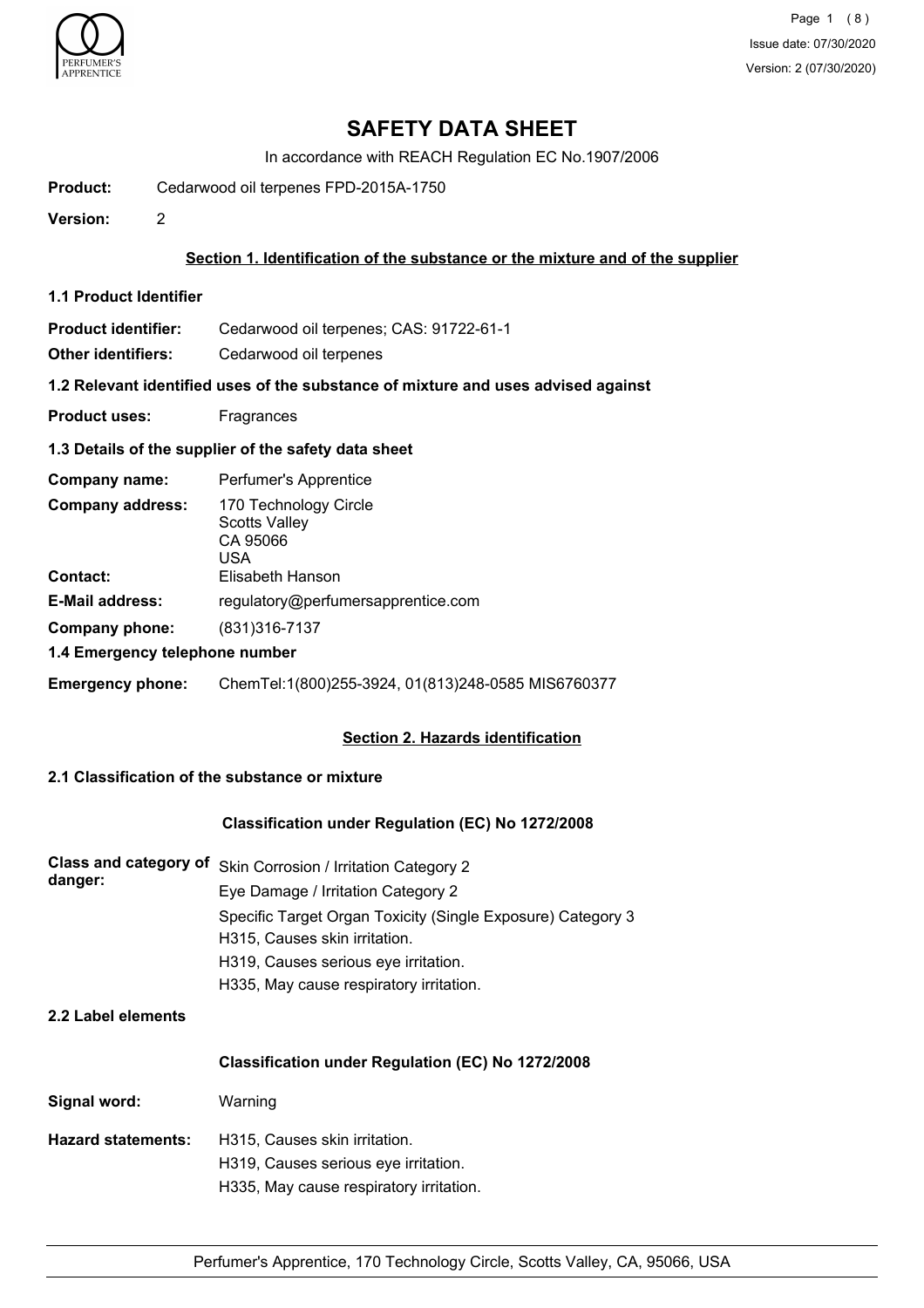

# **SAFETY DATA SHEET**

In accordance with REACH Regulation EC No.1907/2006

| <b>Product:</b>              | Cedarwood oil terpenes FPD-2015A-1750                                                                                      |
|------------------------------|----------------------------------------------------------------------------------------------------------------------------|
| Version:                     | $\overline{2}$                                                                                                             |
| M factor:                    | None                                                                                                                       |
| Supplemental<br>Information: | None                                                                                                                       |
| <b>Precautionary</b>         | P261, Avoid breathing vapour or dust.                                                                                      |
| statements:                  | P264, Wash hands and other contacted skin thoroughly after handling.                                                       |
|                              | P271, Use only outdoors or in a well-ventilated area.                                                                      |
|                              | P280, Wear protective gloves/eye protection/face protection.                                                               |
|                              | P302/352, IF ON SKIN: Wash with plenty of soap and water.                                                                  |
|                              | P304/340, IF INHALED: Remove victim to fresh air and keep at rest in a position comfortable<br>for breathing.              |
|                              | P305/351/338, IF IN EYES: Rinse cautiously with water for several minutes. Remove contact                                  |
|                              | lenses, if present and easy to do. Continue rinsing.<br>P312, Call a POISON CENTRE or doctor/physician if you feel unwell. |
|                              | P332/313, If skin irritation occurs: Get medical advice/attention.                                                         |
|                              | P337/313, If eye irritation persists: Get medical advice/attention.                                                        |
|                              | P362, Take off contaminated clothing and wash before reuse.                                                                |
|                              | P403/233, Store in a well-ventilated place. Keep container tightly closed.                                                 |
|                              | P405, Store locked up.                                                                                                     |
|                              | P501, Dispose of contents/container to approved disposal site, in accordance with local<br>regulations.                    |
|                              |                                                                                                                            |
|                              |                                                                                                                            |
|                              |                                                                                                                            |
| Pictograms:                  |                                                                                                                            |

**Other hazards:** None

# **Section 3. Composition / information on ingredients**

#### **3.1 Substances**

**Product identifier:** Cedarwood oil terpenes; CAS: 91722-61-1

# **Contains:**

| <b>Name</b>    | <b>CAS</b> | EC        | <b>REACH Registration</b><br>No. | %      | <b>Classification for</b><br>(CLP) 1272/2008                    |
|----------------|------------|-----------|----------------------------------|--------|-----------------------------------------------------------------|
| lalpha-Cedrene | 469-61-4   | 207-418-4 |                                  | 18.00% | Asp. Tox 1-Aquatic<br>Acute 1-Aquatic<br>Chronic 1; H304-H410,- |
| Ibeta-Cedrene  | 546-28-1   |           |                                  | 5.00%  | Aquatic Acute 1-<br>Aquatic Chronic 1:<br>IH410.-               |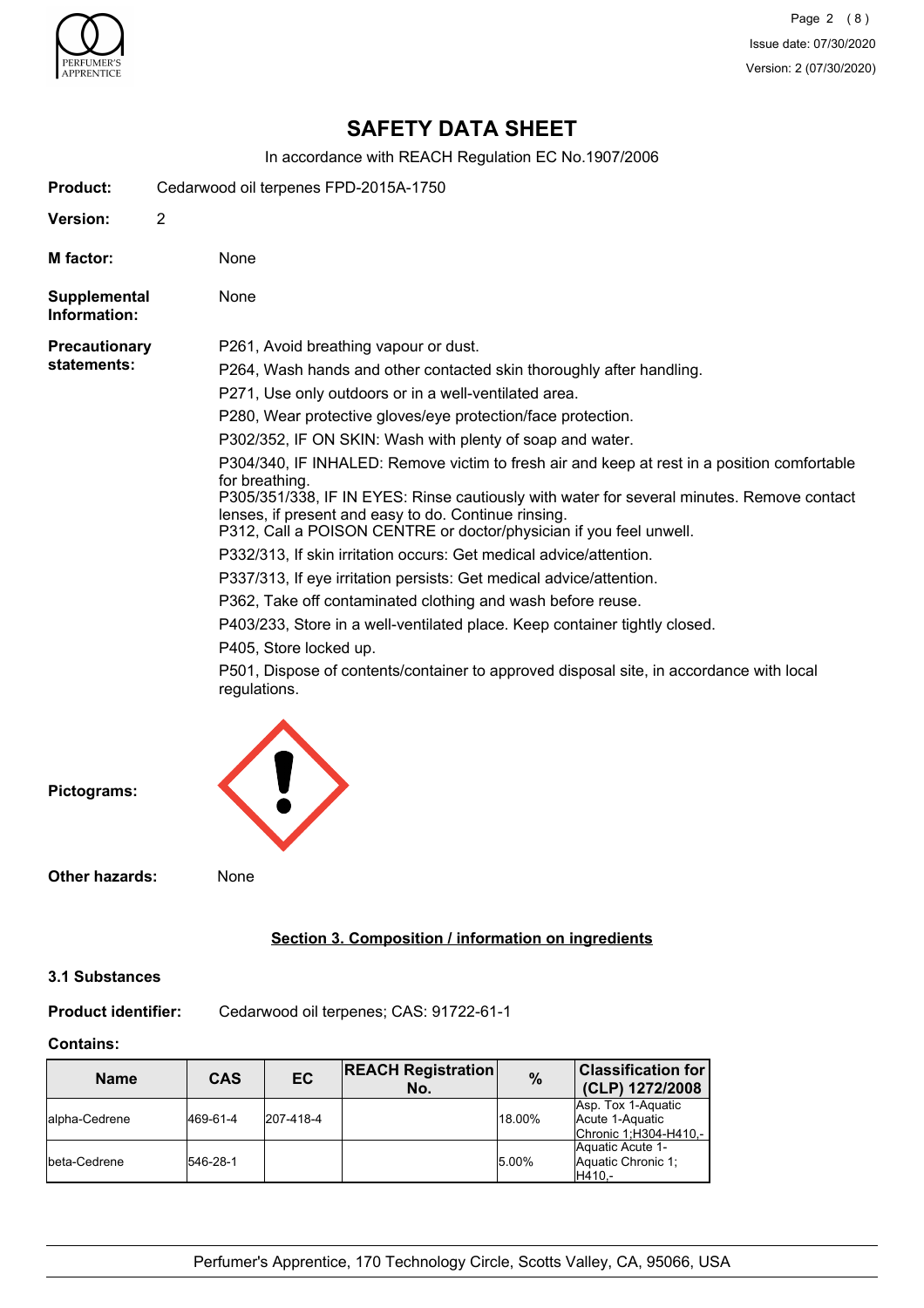

Page 3 (8) Issue date: 07/30/2020 Version: 2 (07/30/2020)

# **SAFETY DATA SHEET**

In accordance with REACH Regulation EC No.1907/2006

**Product:** Cedarwood oil terpenes FPD-2015A-1750

#### **Version:** 2

| H317-H410.- | lalpha-Pinene | $ 80 - 56 - 8 $ | 201-291-9 |  | 0.50% | IFlam. Lig. 3-Skin Irrit.<br>2-Skin Sens. 1B-Asp.<br>Tox 1-Aquatic Acute 1-<br>Aquatic Chronic 1:<br>H226-H304-H315- |
|-------------|---------------|-----------------|-----------|--|-------|----------------------------------------------------------------------------------------------------------------------|
|-------------|---------------|-----------------|-----------|--|-------|----------------------------------------------------------------------------------------------------------------------|

# **Section 4. First-aid measures**

## **4.1 Description of first aid measures**

IF ON SKIN: Wash with plenty of soap and water.

IF INHALED: Remove victim to fresh air and keep at rest in a position comfortable for breathing.

IF IN EYES: Rinse cautiously with water for several minutes. Remove contact lenses, if present and easy to do. Continue rinsing.

Call a POISON CENTRE or doctor/physician if you feel unwell.

### **4.2 Most important symptoms and effects, both acute and delayed**

Causes skin irritation.

Causes serious eye irritation.

May cause respiratory irritation.

### **4.3 Indication of any immediate medical attention and special treatment needed**

None expected, see Section 4.1 for further information.

### **SECTION 5: Firefighting measures**

### **5.1 Extinguishing media**

Suitable media: Carbon dioxide, Dry chemical, Foam.

### **5.2 Special hazards arising from the substance or mixture**

In case of fire, may be liberated: Carbon monoxide, Unidentified organic compounds.

### **5.3 Advice for fire fighters:**

In case of insufficient ventilation, wear suitable respiratory equipment.

## **Section 6. Accidental release measures**

### **6.1 Personal precautions, protective equipment and emergency procedures:**

Avoid inhalation. Avoid contact with skin and eyes. See protective measures under Section 7 and 8.

### **6.2 Environmental precautions:**

Keep away from drains, surface and ground water, and soil.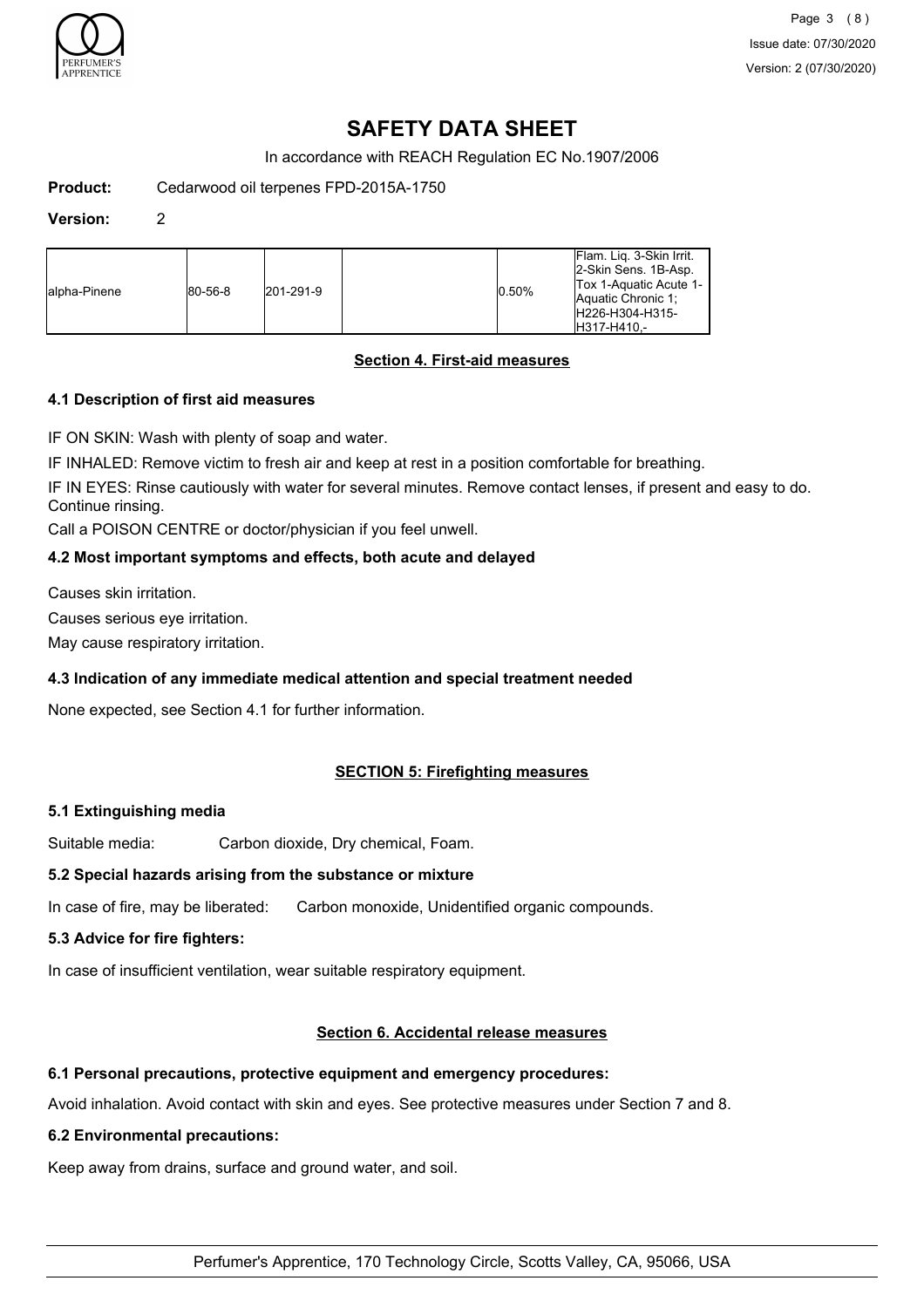

Page 4 (8) Issue date: 07/30/2020 Version: 2 (07/30/2020)

# **SAFETY DATA SHEET**

In accordance with REACH Regulation EC No.1907/2006

**Product:** Cedarwood oil terpenes FPD-2015A-1750

**Version:** 2

#### **6.3 Methods and material for containment and cleaning up:**

Remove ignition sources. Provide adequate ventilation. Avoid excessive inhalation of vapours. Contain spillage immediately by use of sand or inert powder. Dispose of according to local regulations.

#### **6.4 Reference to other sections:**

Also refer to sections 8 and 13.

#### **Section 7. Handling and storage**

#### **7.1 Precautions for safe handling:**

Keep away from heat, sparks, open flames and hot surfaces. - No smoking. Use personal protective equipment as required. Use in accordance with good manufacturing and industrial hygiene practices. Use in areas with adequate ventilation Do not eat, drink or smoke when using this product.

#### **7.2 Conditions for safe storage, including any incompatibilities:**

Store in a well-ventilated place. Keep container tightly closed. Keep cool. Ground/bond container and receiving equipment. Use explosion-proof electrical, ventilating and lighting equipment. Use only non-sparking tools. Take precautionary measures against static discharge.

#### **7.3 Specific end use(s):**

Fragrances: Use in accordance with good manufacturing and industrial hygiene practices.

### **Section 8. Exposure controls/personal protection**

#### **8.1 Control parameters**

Workplace exposure limits: Not Applicable

### **8.2 Exposure Controls**

### **Eye / Skin Protection**

Wear protective gloves/eye protection/face protection

#### **Respiratory Protection**

Ensure adequate and ongoing ventilation is maintained in order to prevent build up of excessive vapour and to ensure occupational exposure limits are adhered to. If appropriate, and depending on your patterns and volumes of use, the following engineering controls may be required as additional protective measures: a) Isolate mixing rooms and other areas where this material is used or openly handled. Maintain these areas under negative air pressure relative to the rest of the plant. b) Employ the use of Personal protective equipment - an approved, properly fitted respirator with organic vapour cartridges or canisters and particulate filters. c) Use local exhaust ventilation around open tanks and other open sources of potential exposures in order to avoid excessive inhalation, including places where this material is openly weighed or measured. In addition, use general dilution ventilation of the work area to eliminate or reduce possible worker exposures. d) Use closed systems for transferring and processing this material.

Also refer to Sections 2 and 7.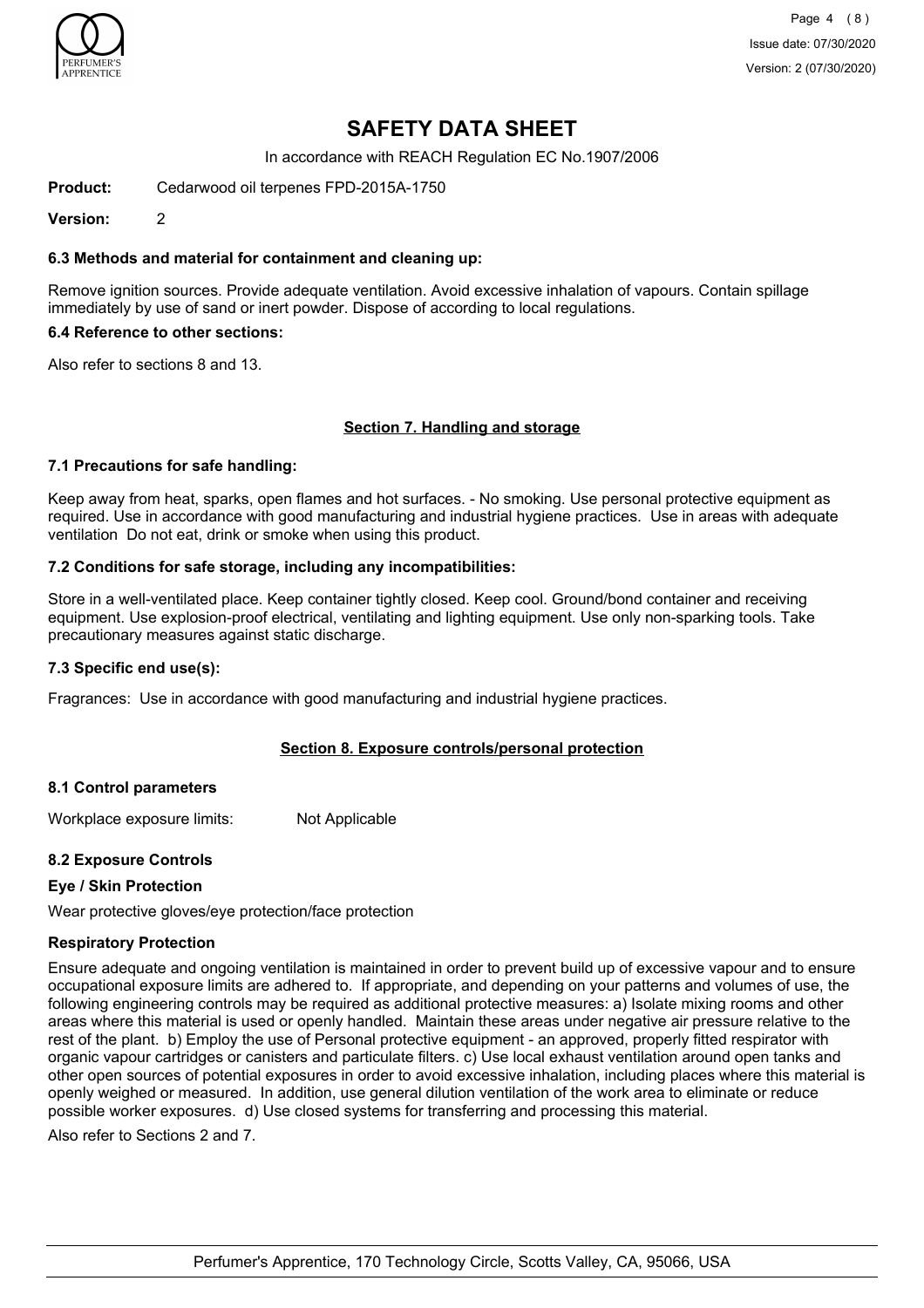

Page 5 (8) Issue date: 07/30/2020 Version: 2 (07/30/2020)

# **SAFETY DATA SHEET**

In accordance with REACH Regulation EC No.1907/2006

**Product:** Cedarwood oil terpenes FPD-2015A-1750

**Version:** 2

#### **Section 9. Physical and chemical properties**

#### **9.1 Information on basic physical and chemical properties**

| Appearance:                                   | Not determined                               |
|-----------------------------------------------|----------------------------------------------|
| Odour:                                        | Not determined                               |
| <b>Odour threshold:</b>                       | Not determined                               |
| pH:                                           | Not determined                               |
| Melting point / freezing point:               | Not determined                               |
| Initial boiling point / range:                | Not determined                               |
| <b>Flash point:</b>                           | $>93$ °C                                     |
| <b>Evaporation rate:</b>                      | Not determined                               |
| Flammability (solid, gas):                    | Not determined                               |
| Upper/lower flammability or explosive limits: | Product does not present an explosion hazard |
| Vapour pressure:                              | Not determined                               |
| <b>Vapour density:</b>                        | Not determined                               |
| <b>Relative density:</b>                      | Not determined                               |
| Solubility(ies):                              | Not determined                               |
| Partition coefficient: n-octanol/water:       | Not determined                               |
| Auto-ignition temperature:                    | Not determined                               |
| <b>Decomposition temperature:</b>             | Not determined                               |
| <b>Viscosity:</b>                             | Not determined                               |
| <b>Explosive properties:</b>                  | Not expected                                 |
| <b>Oxidising properties:</b>                  | Not expected                                 |
|                                               |                                              |

**9.2 Other information:** None available

#### **Section 10. Stability and reactivity**

#### **10.1 Reactivity:**

Presents no significant reactivity hazard, by itself or in contact with water.

# **10.2 Chemical stability:**

Good stability under normal storage conditions.

# **10.3 Possibility of hazardous reactions:**

Not expected under normal conditions of use.

## **10.4 Conditions to avoid:**

Avoid extreme heat.

#### **10.5 Incompatible materials:**

Avoid contact with strong acids, alkalis or oxidising agents.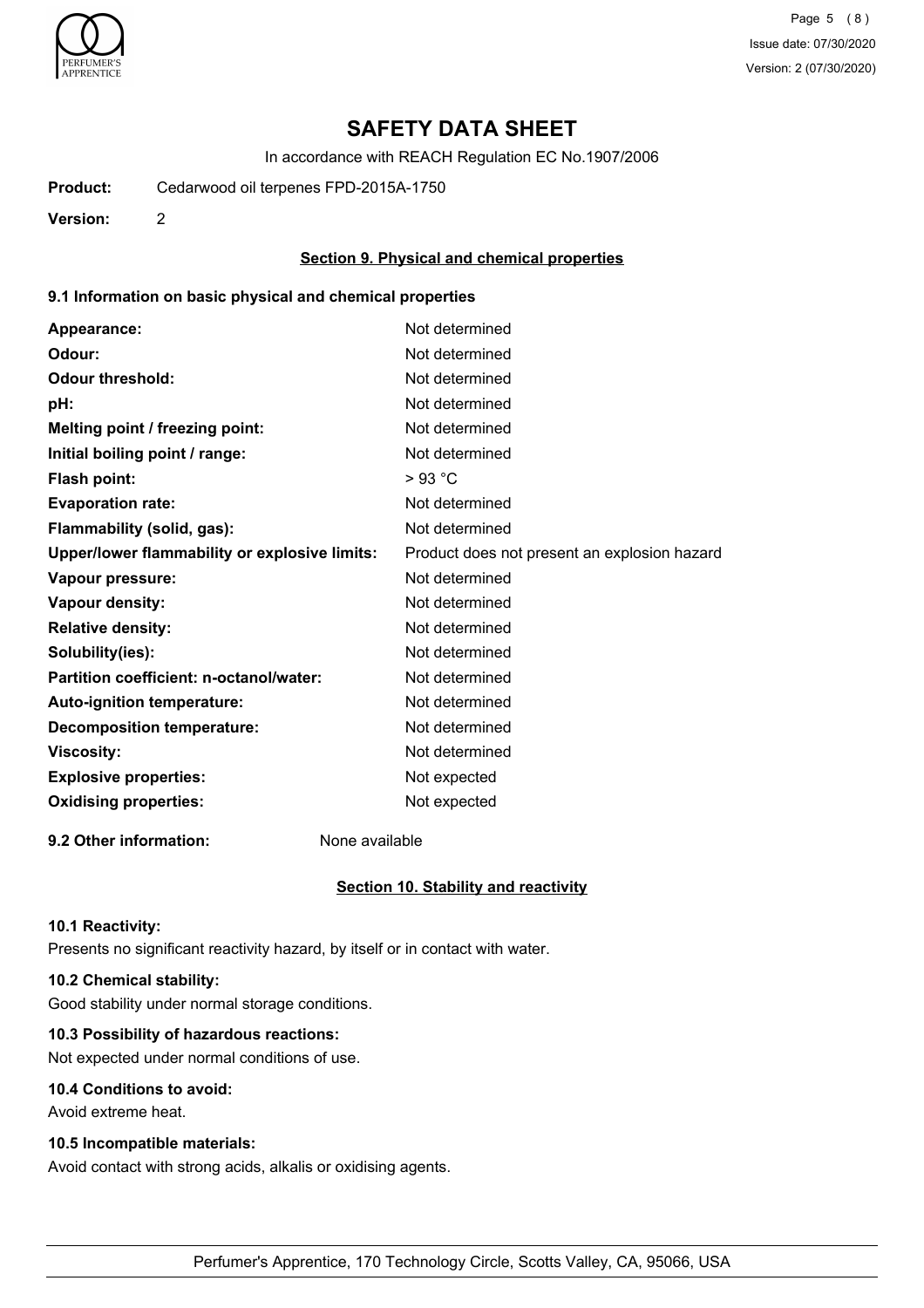

Page 6 (8) Issue date: 07/30/2020 Version: 2 (07/30/2020)

# **SAFETY DATA SHEET**

In accordance with REACH Regulation EC No.1907/2006

**Product:** Cedarwood oil terpenes FPD-2015A-1750

**Version:** 2

#### **10.6 Hazardous decomposition products:**

Not expected.

# **Section 11. Toxicological information**

#### **11.1 Information on toxicological effects**

| <b>Acute Toxicity:</b>                    | Based on available data the classification criteria are not met. |
|-------------------------------------------|------------------------------------------------------------------|
| <b>Acute Toxicity Oral</b>                | Not Applicable                                                   |
| <b>Acute Toxicity Dermal</b>              | Not Applicable                                                   |
| <b>Acute Toxicity Inhalation</b>          | Not Available                                                    |
| <b>Skin corrosion/irritation:</b>         | Skin Corrosion / Irritation Category 2                           |
| Serious eye damage/irritation:            | Eye Damage / Irritation Category 2                               |
| <b>Respiratory or skin sensitisation:</b> | Based on available data the classification criteria are not met. |
| Germ cell mutagenicity:                   | Based on available data the classification criteria are not met. |
| <b>Carcinogenicity:</b>                   | Based on available data the classification criteria are not met. |
| <b>Reproductive toxicity:</b>             | Based on available data the classification criteria are not met. |
| <b>STOT-single exposure:</b>              | Specific Target Organ Toxicity (Single Exposure) Category 3      |
| <b>STOT-repeated exposure:</b>            | Based on available data the classification criteria are not met. |
| <b>Aspiration hazard:</b>                 | Based on available data the classification criteria are not met. |

#### **Information about hazardous ingredients in the mixture**

Not Applicable

Refer to Sections 2 and 3 for additional information.

### **Section 12. Ecological information**

| 12.1 Toxicity:                      | Not available |
|-------------------------------------|---------------|
| 12.2 Persistence and degradability: | Not available |
| 12.3 Bioaccumulative potential:     | Not available |
| 12.4 Mobility in soil:              | Not available |

# **12.5 Results of PBT and vPvB assessment:**

This substance does not meet the PBT/vPvB criteria of REACH, annex XIII.

**12.6 Other adverse effects:** Not available

# **Section 13. Disposal considerations**

#### **13.1 Waste treatment methods:**

Dispose of in accordance with local regulations. Avoid disposing into drainage systems and into the environment. Empty containers should be taken to an approved waste handling site for recycling or disposal.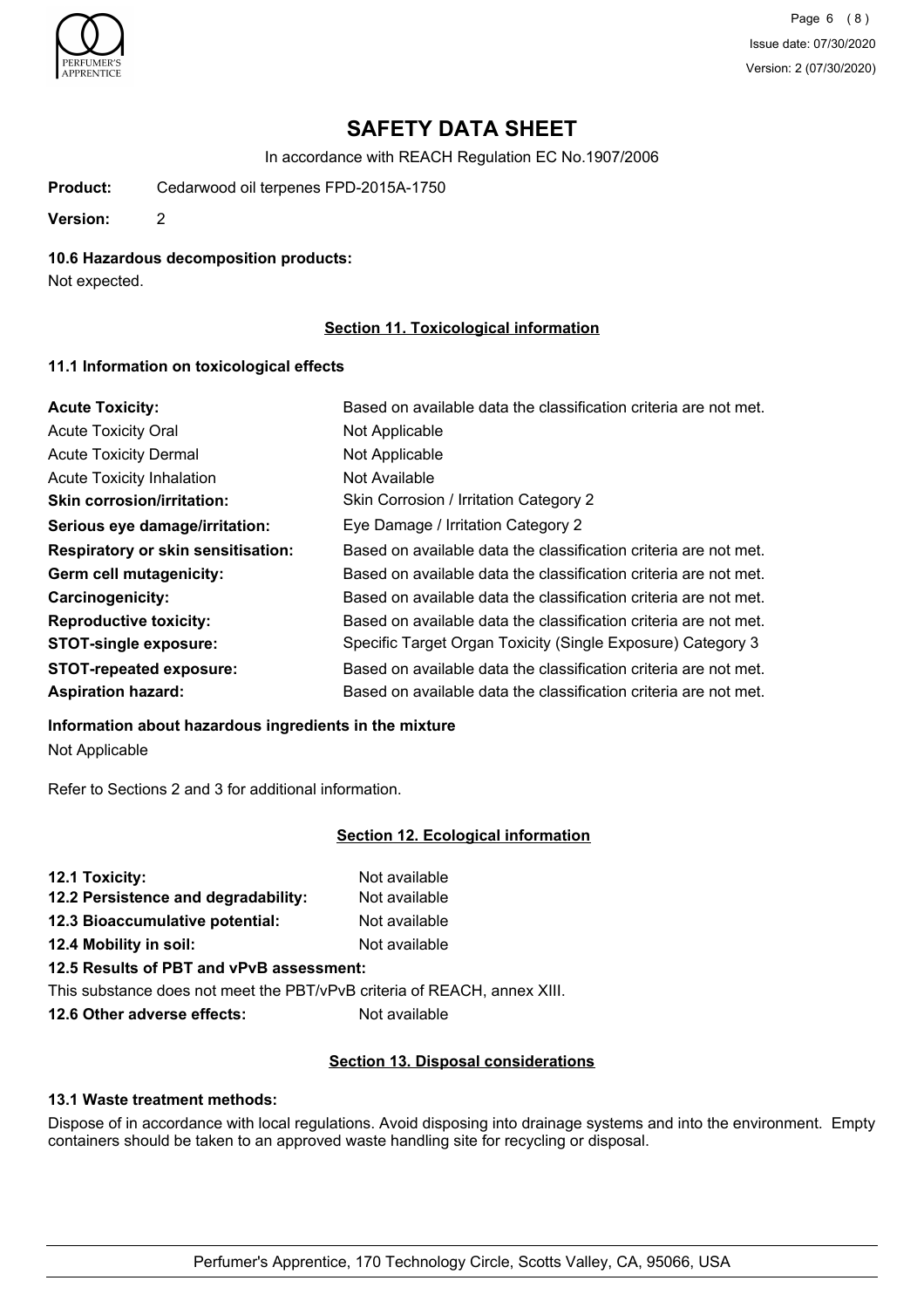

Page 7 (8) Issue date: 07/30/2020 Version: 2 (07/30/2020)

# **SAFETY DATA SHEET**

In accordance with REACH Regulation EC No.1907/2006

**Product:** Cedarwood oil terpenes FPD-2015A-1750

**Version:** 2

## **Section 14. Transport information**

| 14.1 UN number:               | Not Regulated |
|-------------------------------|---------------|
| 14.2 UN Proper Shipping Name: | Not Regulated |

# 14.3 Transport hazard class(es): Not Regulated

**Sub Risk:** -

- **14.4. Packing Group:**
- **14.5 Environmental hazards:** This is not an environmentally hazardous substance.
- **14.6 Special precautions for user:** None additional

**14.7 Transport in bulk according to Annex II of MARPOL73/78 and the IBC Code:**

Not applicable

# **Section 15. Regulatory information**

|                 | 15.1 Safety, health and environmental regulations/legislation specific for the substance or mixture |
|-----------------|-----------------------------------------------------------------------------------------------------|
| RIFM ID Number: | 615-D2.30                                                                                           |

Not Regulated

# **15.2 Chemical Safety Assessment**

A Chemical Safety Assessment has not been carried out for this product.

# **Section 16. Other information**

| <b>Concentration % Limits:</b>  | EH A1=10.85% EH C1=10.85% EH C2=1.08% EH C3=0.10845987% EH<br>$C4 = 10.85\%$ AH 1=10.00% |
|---------------------------------|------------------------------------------------------------------------------------------|
| <b>Total Fractional Values:</b> | EH A1=9.22 EH C1=9.22 EH C2=92.20 EH C3=922.00 EH C4=9.22 AH<br>1=10.00                  |

## **Key to revisions:**

Classification under Regulation (EC) No 1272/2008

### **Key to abbreviations:**

| <b>Abbreviation</b> | <b>Meaning</b>                                                           |
|---------------------|--------------------------------------------------------------------------|
| Aquatic Acute 1     | Hazardous to the Aquatic Environment - Acute Hazard Category 1           |
| Aquatic Chronic 1   | Hazardous to the Aquatic Environment - Long-term Hazard Category 1       |
| Asp. Tox 1          | Aspiration Hazard Category 1                                             |
| Flam. Liq. 3        | Flammable Liquid, Hazard Category 3                                      |
| H226                | Flammable liquid and vapour.                                             |
| H304                | May be fatal if swallowed and enters airways.                            |
| H315                | lCauses skin irritation.                                                 |
| H317                | May cause an allergic skin reaction.                                     |
| H410                | Very toxic to aquatic life with long lasting effects.                    |
| P210                | Keep away from heat, sparks, open flames and hot surfaces. - No smoking. |
| P233                | Keep container tightly closed.                                           |
| P240                | Ground/bond container and receiving equipment.                           |